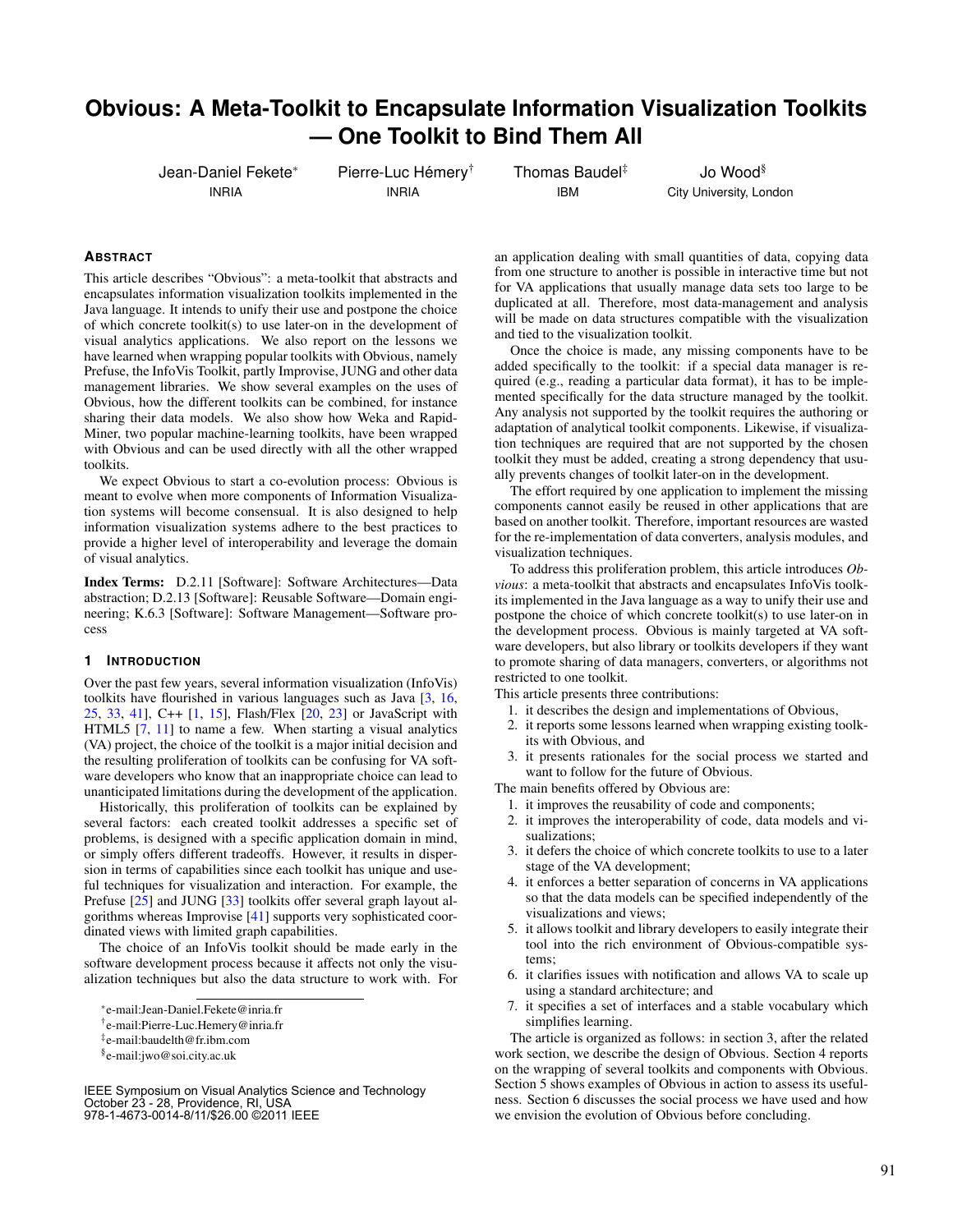

Figure 1: The Information Visualization Reference Model [24]

## **2 RELATED WORK**

Obvious is a set of interfaces and extension classes for wrapping around existing InfoVis toolkits. It generalizes and extends the standard architecture as defined in the InfoVis reference model to try to abstract all the existing implementations. In this section, we list some major existing toolkits and explain what they share and how they differ. In the second section, we describe the most common standardization processes for software systems.

#### **2.1 Visualization Toolkits**

Pretty much all existing InfoVis toolkits follow the InfoVis reference model initially specified by Ed Chi and refined by Card, Mackinlay and Shneiderman  $[12, 13]$  and has been described as a design pattern in [24]. The model defines three stages: *DataSet* or *Data Tables*, *Visualization* or *Visual Structure*, and *View* (Figure 1). One of its main benefits is that it explicitly represents interaction, in contrast to older visualization: models. Several articles have described the concrete design of an InfoVis toolkit. We report here on the common and the specific parts.

The InfoVis Toolkit (IVTK) [16] implements an *in-memory database manager* where data is organized in columns, contrary to most persistent relational databases, to improve the memory footprint, to allow addition of new attributes that are needed to manage the interaction (e.g., selection or filtering), and to hold attributes computed on demand; the main challenge being the support of interactive performance for rendering and dynamic queries with a small memory footprint. The visual structure is managed using a *monolithic* architecture [6]: each visualization technique is implemented as a specific class (e.g., ScatterPlotVisualization, Parallel-CoordinatesVisualization, or TreeVisualization) that performs the mapping between the data set and the graphic items to render. Finally, the view component is the same for each of the visual structures and takes care of scrolling, zooming, and overlaying magic lenses (e.g. Fisheye or Magic Lenses). A *notification mechanism* implements the communication between the data tables and the visual structures: each time a data table is modified, it notifies all the registered handlers of the details of the modification. The interaction is managed by *Interactor* objects that are associated with the visual structures; the views are generic and forward interaction managements to the Interactors. One specific feature provided by IVTK is layering: visualizations can be stacked on top of each others. Composite visualizations are useful to build complex visualizations by breaking them into simple parts. For example, node-link diagrams are split into links managed as one layer and nodes as another. Magic lenses and Fisheyes are also managed as layers on top of other visualizations.

Prefuse [25] also relies on an in-memory database with notifications but implements the visual structure using an extension of the data model (a visual table is derived from a data table). It then transforms the data into a *polylithic* graphic structure whereas all the other toolkits use a *monolithic* architecture. In a polylithic architecture, there is only one component in charge of all the visual structures. A visualization object is responsible of managing a visual structure: it contains visual tables that augment data tables with graphic attributes (shape, color, etc.). Visualizations are in charge

of computing the layout (assigning a position and shape to visual items), the graphic attributes, and animations. Visualizations use a *Renderer* object to actually display visual items. Users can control which renderer is used depending on the visualization, and the object itself. In Prefuse, data managers, visual managers and views are generic, offering a clean interface to the application programmer. However, as noted by Bederson et al. [6], polylithic toolkits have a steeper learning curve than monolithic ones because the polylithic components do not work out of the box, they always need to be configured. To address this issue, Prefuse comes with code samples that show how to do the initial setup.

Building upon their experience in the Prefuse toolkit [25], Heer and Agrawala [24] have derived software design patterns that are common to InfoVis applications, and toolkits.

Improvise [41] relies on an in-memory database with notification that is row-oriented and its visual structures are monolithic. The main characteristic of Improvise lies in its management of coordinated views. To achieve this aim, it relies on several design patterns not supported by Prefuse; compared to the other InfoVis toolkits, it adds a coordination component that is central and extends the notification mechanism implemented by IVTK or Prefuse.

Discovery [3, 4, 5] shares most of its characteristics with Prefuse: it uses an in-memory, column-oriented database and a polylithic graphic model. Its two main features are (1) the absence of a scene graph, replaced by a dataflow pipeline made of short operations called *functors* that render directly from the data-model, and (2) a deferred notification strategy to allow data editing.

Other InfoVis toolkits can mostly be described using the four toolkits above, even if they use a different programming language. Tulip [1] is a graph-oriented toolkit programmed in C++ that uses data tables for vertices and edges, like IVTK and Prefuse. It implements several complex graph layout algorithms and uses OpenGL for its rendering, but the conceptual architecture is table-based and monolithic. Therefore, InfoVis toolkits share a global organization: they all implement an in-memory database with two variants (row-based or column-based), a visual structure with two variants (monolithic or polylithic), and several specific features. Even if some choices made by toolkits designers were carefully decided, others were probably made without being aware of alternatives. Combining the best possible features for a next-generation toolkit might be tempting but there are still tradeoffs that cannot be solved. For example, the power of coordinated and linked views offered by Improvise comes at the cost of maintaining caches that should be flushed when the data change so more research is needed to maintain linked and coordinated views on dynamic data.

There are also lower-level toolkits that can be used to build VA applications. Two popular families are graphics libraries and graph libraries, which we discuss next.

## **2.2 Graphics Libraries**

VA applications can manage their own data structure and take care of the mapping from data to visualization on their own. At this point, they can use *scene-graphs* or *direct-graphics* libraries.

Scene-Graph toolkits can manage the visual structure and view as described in the reference model. They are focused on computer graphics and interaction: they only deal with the visual structure and view. Piccolo and Jazz [6] are popular 2D scene-graph managers that have been used to create several information visualization applications (e.g., [8, 35].) An early version of Piccolo has also been used as graphics engine for the Cytoscape graph visualization system [37] but dropped for performance reasons.

High-performance InfoVis applications use scene-graph optimization techniques to speed-up the rendering of scenes. Tulip [1] and Gephi [2] maintain a spatial indexing structure to avoid rendering objects that are not visible.

Although scene-graph technologies are mature and used in a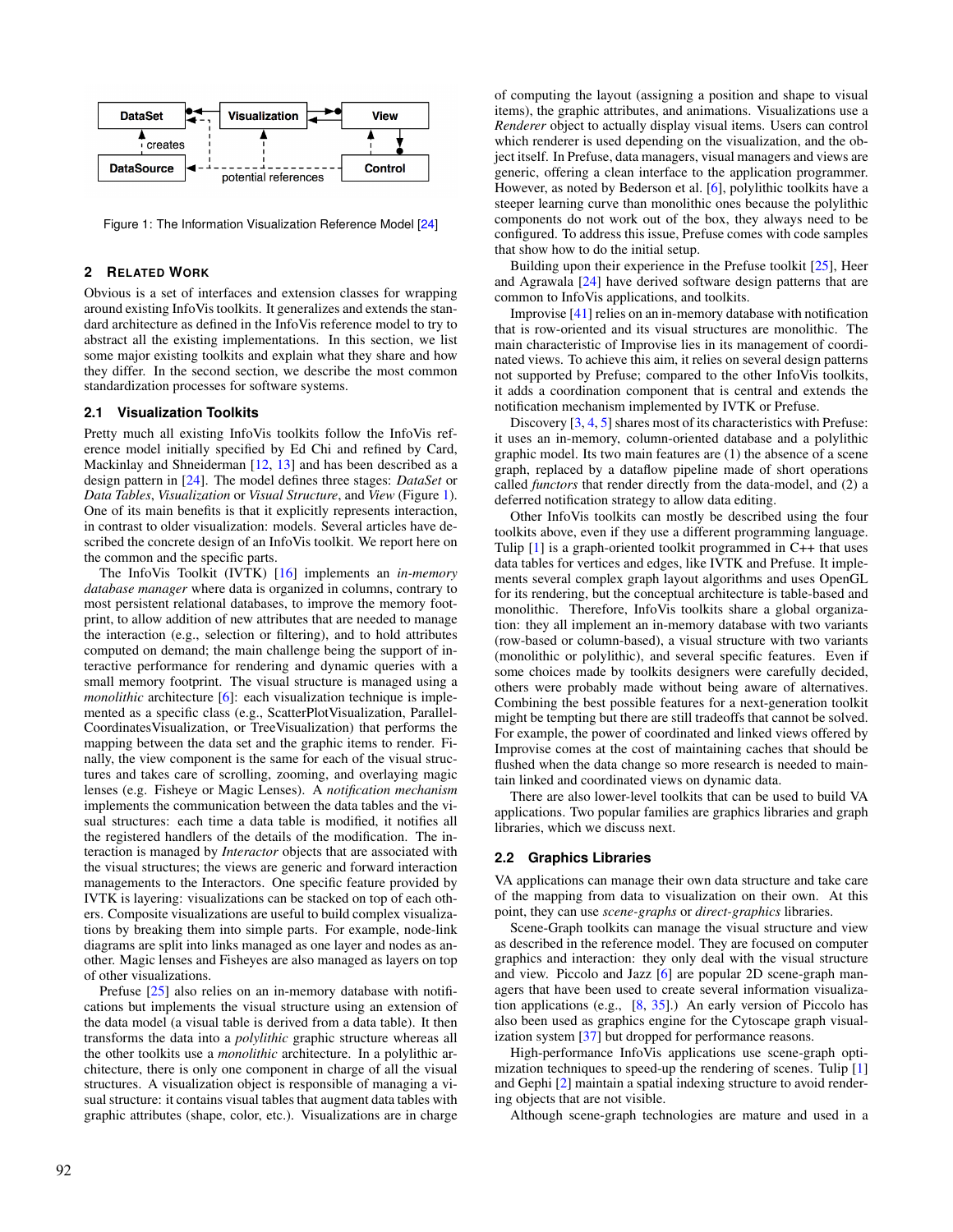wide variety of graphics applications such as games, virtual-reality applications and scientific visualization systems, they are not always adequate for InfoVis systems because they require the explicit specification of geometry and graphic attributes for each displayed objects. Very often, InfoVis can quickly compute graphic attributes and even geometry from data attributes. For example, the position of an item using a scatter-plot visualization is computed using a simple affine transformation the data attributes using the *x* and *y* dimensions. There is no need to store the computed values when computing them on the fly is cheap. The same is true for color and other properties. In contrast, copying and storing this information is costly in terms of time and memory.

Direct-graphics libraries such as *Processing* or *OpenGL* can also be used to implement the visualization techniques.

Still, when separating the data-model from the visual model, scene-graph managers offer more flexibility than information visualization systems for complex graphics and sophisticated interaction. This is why several InfoVis systems still use them.

### **2.3 Graph Libraries**

While most table-based visualization toolkits rely on an in-memory database, several graph-based visualization systems manage their data-structures using a model inspired from graph theory where topology is the main focus and data associated with graph entities is less important. This is the case for the JUNG library [33] or the Boost Graph Library (BGL) [38], as well as for the graph library used by Cytoscape [37].

These libraries support graphs as set of vertices and edges (the topological entities) that can be associated with arbitrary data. This data is just stored by the graph entities as a convenience for the application: the library does not implement any integrity check between data and graph entities. In contrast, IVTK, Prefuse, and Tulip maintain a close consistency between graphs and data tables: removing a data table entry associated with a graph entity (vertex or edge) also removes the entity from the graph structure.

Thus, there is no clear consensus on how a graph data structure should be managed internally; the design choices are quite different depending on the communities such as graph theory, information visualization, database, and semantic web.

## **2.4 Standardization Processes**

Standardization is a well established habit in the software community; several standardization models have been used in the past and these models tend to evolve due to the accelerating pace of software development taking place nowadays.

According to Wikipedia: "The goals of standardization can be to help with independence of single suppliers (commoditization), compatibility, interoperability, safety, repeatability, or quality." The goals raised in this article are well among them: compatibility, interoperability, and quality.

Standardization roughly follows four models:

- 1. Specified by national and international organization such as the International Organization for Standardization (e.g. ISO, ASCII),
- 2. Specified by a private or public consortium (e.g. the Unicode Consortium, the OMG, and the World Wide Web Consortium (W3C)). Closer to the InfoVis community, "The Open Geospatial Consortium" [34] which is an international industry consortium of companies, government agencies, and universities participating in a consensus process to develop publicly available interface standards for geospatial data.
- 3. Community-driven: looser groups can be faster and allow for more experiments than formal standardization bodies or consortia. Communities, such as the *Boost Community* [9] designing libraries for the ISO C++ language — experiment, develop, and document software that sometimes become part

of formal ISO standards. The *Java Community Process* [28] plays a similar role for the Java language and programming environment.

Standards specified by established organizations go through a formal process that take substantial time; usually years. On the other side, ad-hoc organizations such as consortia can issue standards or recommendations faster. In particular, the W3C or community-drive consortia define stages for their "recommendations" (the name for standard issued by the W<sub>3</sub>C) before they are considered final. In all cases, these organizations establish steering committees to control the processes and require substantial involvements from many organizations to achieve standards.

4. *De facto*: At the other extreme are the application domains where one system becomes the standard. For example, in scientific visualization, VTK [26] has become, in the latest years, the *de facto* standard toolkit: it is used by researchers and practitioners, and newer solutions are getting integrated quickly into VTK. This is possible when either a system reaches a certain level of popularity — such as Microsoft Word for Word Processors — or when the quality and features of the system are unmatched — such as VTK.

At the current stage, InfoVis toolkits are not understood wellenough to start a formal standardization process. It seems that one toolkit will not become a *de facto* standard due to the stretch in scope and capabilities of existing toolkits. Two models remain: consortium-driven or community driven. Obvious has started as a community-driven initiative. It is up to the community to decide how it wants to coordinate its software development for better compatibility, interoperability, and quality.

### **3 DESIGN**

Beyond proposing a unifying design, perhaps the most novel approach of Obvious is the *process* carried-out to obtain this design. The project started through a sequence of InfoVis Infrastructure workshops [10, 17, 18], during which consensus was reached that:

- 1. many common traits were shared among toolkits, often in slightly incompatible ways,
- 2. much mundane work was needlessly repeated across toolkits, and
- 3. creating a unified toolkit from scratch was out of reach due to varying needs and design tradeoffs.

Based on those observations, an attempt was made for a new approach of defining a "meta-toolkit" that would allow sharing and implementing cross-compatible services (such as data readers); then design and implement, one by one, the components on which common consensus could be reached for a unified design.

For this reason, Obvious is organized according to the InfoVis reference model in three main packages: data, visualization, and view. It provides utility classes in the "util" package in addition. Next, efforts were focused on designing a consensual data model. For now, the data model is the most elaborated and successful part of the framework.

Resting on these foundation modules (data, visualization, view), some actual service packages have been developed, such as data readers, writers, and conversions to provide immediate utility to both the Obvious users and the toolkit designers.

# **3.1 Data Model**

This section describes the data model used in Obvious to represent and manipulate data structures. This model has been specified for the most part during the 2008 workshop [17] as consensus has emerged, tediously but rapidly on its central and annex features.

The Obvious data model (Figure 2) is centered on the proxy tuple design pattern exposed in [24]. Obvious adopts this design pattern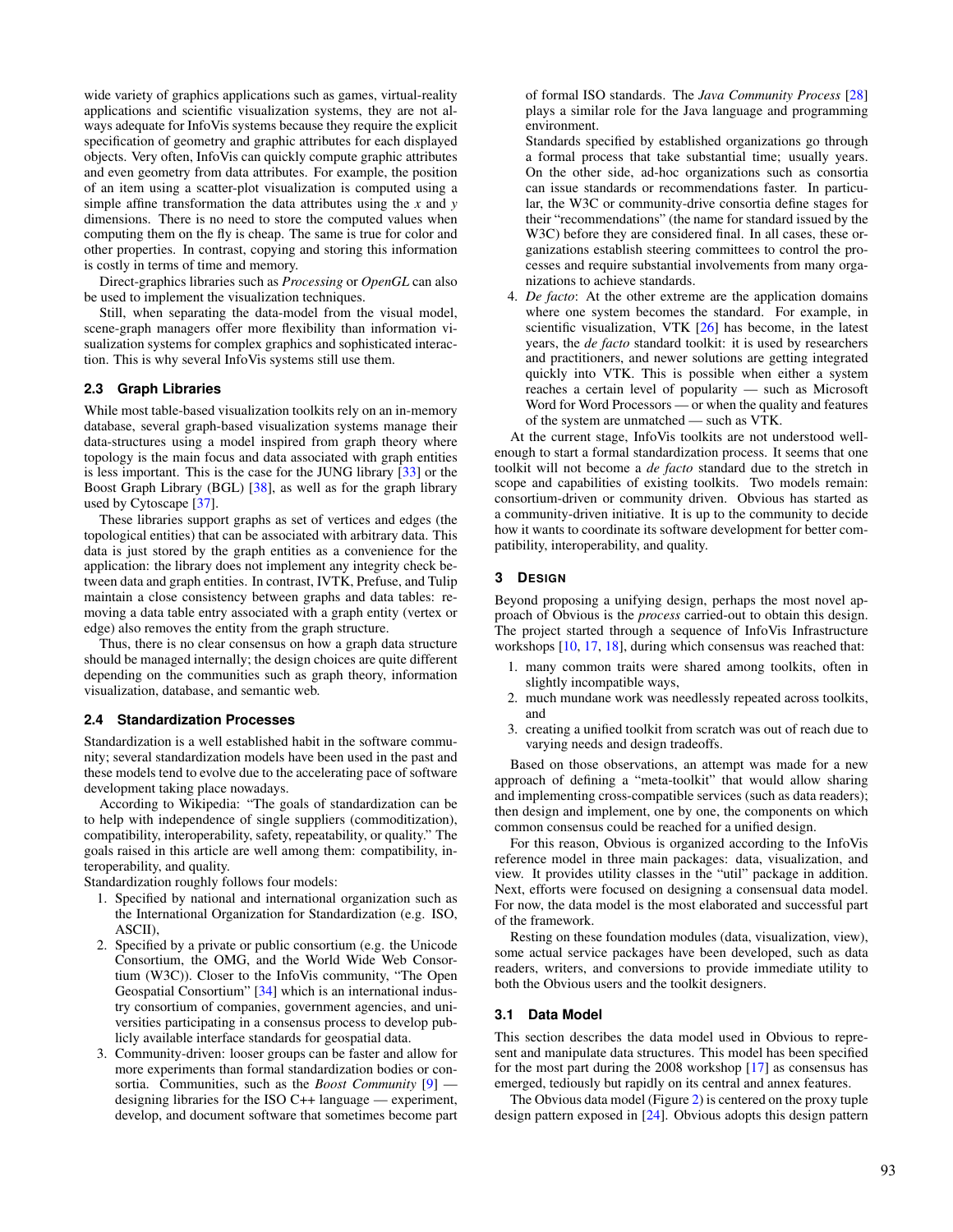

Figure 2: Class diagram of the Obvious data model

to offer high extensibility and good usability. Among all the patterns introduced in [24], the proxy tuple pattern enables both as it encompasses graphs in an object-oriented manner — many developers are used to manipulation of *object oriented graphs* —- and as it unifies the data model around the same standard structure (tuples and tables). In our data model, tuples are standards elements of all structures: tables are composed of tuples and graphs/trees are implemented as networks, i.e., graphs built around two tables one for the nodes and the other for the edges.

This model is instantiated via factories that allow cross-toolkit interoperable data structure instantiation. With those factories, it is possible to instantiate tables and networks from a schema or from an existing object from a targeted Obvious implementation (e.g. a Prefuse table or a JUNG graph). This also provides the possibility to use parameters to provide more arguments used in targeted toolkits. For example, in the Prefuse implementation of Obvious, parameters are used to specify the source and target node columns for a graph in an edge table.

In addition to data access, our data model provides 3 optional, interoperable, features: *introspection*, *batch editing*, and *notification*. Those features are not found in all target toolkit implementations and, thus, sometimes had to be emulated.

#### 3.1.1 Introspection

Introspection means the capability of a program to inspect its own content. In the context of the data model it means mostly that objects expose their own schema explicitly and allow manipulating it as a full-fledged object. As an improvement over [24], our data model uses a meta-circular schema design (the schema is itself a table) instead of a column object, that does not exist in Obvious. Schemas have been introduced because they are an efficient an elegant mean to gather all *meta-data* for the columns of a table in one unique structure, allowing easy table and network instantiations with a factory. The main use of introspection in a toolkit, though, is to enable generic implementation of a variety of side services as varied as generic persistence, undo/redo, and universal object editors.

#### 3.1.2 Batch Editing

Batch editing means that one or many cells in a data model may be edited at the same time. This happens when the toolkit manages analytical columns (e.g. computing the centrality of each vertex in a network), with selection and dynamic queries if their effect is reported to a data column or simply if a user wants to change values interactively, either in the data table or through a visualization by direct manipulation [5].

#### 3.1.3 Notification

All the popular InfoVis toolkits (e.g. [25, 16, 33, 4]) implement notification using the "Observer" pattern from [19] to propagate information about changes affecting the data model. This pattern specifies two roles: Observable and Observer; in our case, data models are Observables meaning that they allow Observers to register and be notified when they are changed. During the design of Obvious, we realized there were some variants in the way toolkits implemented this pattern. This is why the notification system



Figure 3: Sequence diagram for the notification system

introduced in Obvious is designed to support a wide variety of notification models, even those not currently implemented in current toolkits but that will be required to scale. The notification system in Obvious is also based on the Observer design pattern with extensions to supports transaction and batch techniques usually found in database system.

Combining Notification and batch editing raises a challenge: since one operation can affect a large amount of data, a flow of notifications concerning the same action will be generated. If each change is managed in isolation, the application can spend a large amount of time updating visual structures, e.g. recomputing a layout for each modified item. This typically leads to the application being unresponsive for a long time.

Thus, Obvious introduces a method to control the management of batch notifications: the *beginEdit/endEdit* mechanism. Figure 3 shows the sequence diagrams of the notification manager. Each time a data table is changed, the change is transmitted to the Observer with a call to the *tableChanged* method. This method takes several arguments describing the current event (affected Table, rows, columns, and operation type): this is the typical Observer pattern.

When the *beginEdit* method is called on an Obvious data table, the Observer's *beginEdit* method is called to start a batch editing transaction. Different strategies can be applied by the observer. A *mode* parameter allows the observer to select a specific strategy depending on the type of transaction (atomic or batched). Note that the observer will still receive a tableChanged call for each tuple modified. The observer is in charge of implementing a strategy to optimize atomic/batch edition. If it does not, the standard behavior will happen and batch editing will flood the observer — which is acceptable in some cases. The following strategies have already been developed in one or more Obvious implementations:

Lazy strategy after a beginEdit, the observer ignores all the tableChanged calls until the endEdit method is called; then, the observer's actions are performed e.g. a layout is recomputed.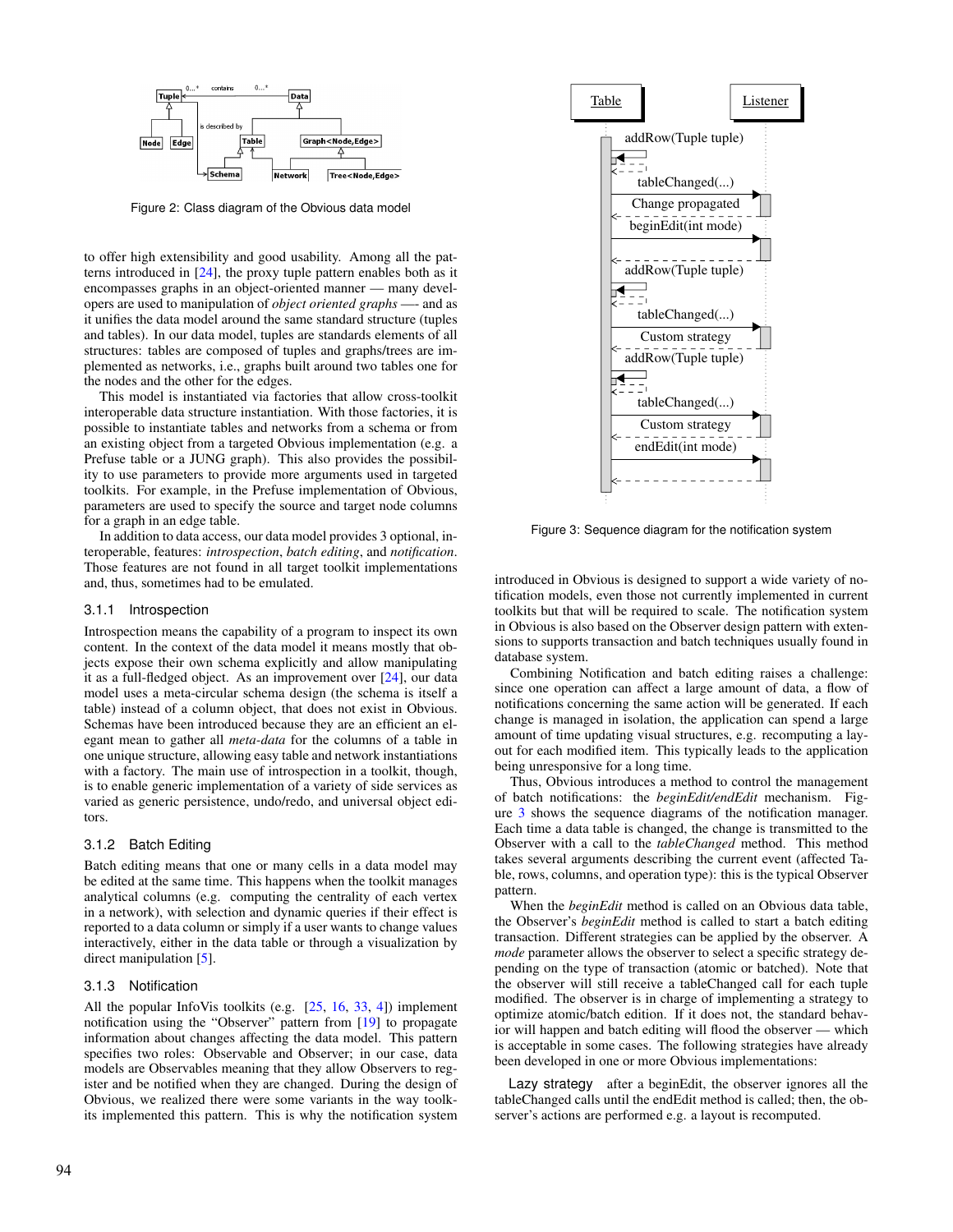Batch strategy after beginEdit, the observer buffers the information sent by tableChanged. When endEdit is called, the actions are performed on each of the buffered items. Note that buffering can be complicated when items are created, deleted or changed many times. The burden is left to the observer since this management can be heavily optimized depending on the action to perform.

Transaction strategy after beginEdit, the observer buffers the information sent by tableChanged. When endEdit is called, it first checks structural invariants (for example, no null value for a specific field) before performing its actions on the modified items.

The *beginEdit/endEdit* mechanism has been added to support batch editing and also database transactions. When the data model implementation relies on a transactional database, atomic and batch transactions will occur and notifications (e.g. implemented as database triggers) will arrive in batches. The semantic of Obvious notification handles this case correctly but the observer should be aware that the tableChanged method can be called much later than when the table is actually changed. This is the case for database atomic transactions: the actual notification is propagated after the end of the transaction when the database engine has done all the integrity checks.

In practice, the three strategies we have described have been sufficient so far to handle all the cases required inside toolkits. We performed experiments using MySQL and Oracle systems wrapped by Obvious with negligible overhead. Managing notifications using the batch or transaction strategies increased performance typically by a factor 100 compared to the "one notification per operation" strategy exposed by standard toolkits. The impact on performance is therefore substantial, in particular when managing dynamic a very standard situation in VA applications that has not been well addressed in InfoVis so far.

#### 3.1.4 Other services

To leverage our core implementation and offer some immediately useful services to Obvious users, we have defined a utility package "obviousx", named in the same way as the Java extension package "javax". This package provides different kinds of utility classes for the Obvious data model. First, we have defined reader and writer interfaces allowing the creation of gateways between the Obvious data model and common data formats such as CSV and GraphML. It provides software developers a standard way to import and export data in Obvious whatever the underlying implementation of the data model is. In addition, for data providers, it simplifies their work because they only have to develop one reader and one writer to be compatible with a large number of toolkits.

With the same logic, obviousx provides compatibility classes to use with standard Java components such as a Java Table Model that allows the creation of a JTable from an Obvious table. Finally, obviousx also provides wrappers to *map* obvious data structures into common existing data structures (e.g. for Prefuse, IVTK, and Jung) to share data structures when using more than one data model.

# **3.2 Visualization and View models**

Unlike the data model, no consensus emerged concerning the Visualization and View models during the workshop [17]; the main reason being the different approaches chosen among toolkits. One important issue is the monolithic vs. polylithic approach. Another one is related to tables vs. objects: some toolkits keep the visualization data in tables (e.g. Prefuse, IVTK, and Tulip) whereas others create objects for displaying (e.g. Improvise, Cytoscape) or nothing at all when there is a pipeline as in Discovery. So, more work is needed to design the abstractions required to wrap the different implementations. Further discussions and workshops will address the problem.

Still, Obvious provides a solution: it wraps visualizations into a black box with a small set of methods and — for the creation of these visualizations — it relies on a *Factory* design pattern [19]. For example, creating a scatter-plot visualization from a data table requires the following lines:

|  |  | Listing 1: Creating a visualization using a Factory |  |  |
|--|--|-----------------------------------------------------|--|--|
|--|--|-----------------------------------------------------|--|--|

|                | $1$ Map params = <b>new</b> HashMap();                       |
|----------------|--------------------------------------------------------------|
|                | $\begin{bmatrix}$ params.put("x", "id");                     |
|                | $\Box$ params.put("y", "age");                               |
| 4 <sup>1</sup> | Visualization vis = VisualizationFactory . getInstance ()    |
| $5^{\circ}$    | . create Visualization (table, null, "scatterplot", params); |
|                |                                                              |

The variable "param" contains parameters to configure the visualization, here to specify which attribute will be used for the *x* and *y* axes.

With this mechanism, it looks as if Obvious were a monolithic toolkit but the actual implementation of the Obvious wrapper for a polylithic toolkit can easily translate a monolithic specification into a dedicated configuration for the underlying polylithic component. The code above will work for the Prefuse toolkit and return a polylithic component wrapped as an Obvious visualization and configured as a scatter-plot visualization.

If a developer needs a visualization component that does not exist in the default implementation (e.g. an IVTK time-series with a Prefuse-wrapped data table), the visualization can be created directly from a specified factory or from the Obvious class: new IvtkTimeSeriesVis(table, null, "timeseries", params)

An Obvious visualization works with any Obvious data model. The data model will be either wrapped to become compatible with the native model if the underlying implementations are different or unwrapped when the visualization and the data model are from the same implementation (e.g. Prefuse).

This mechanism avoids copying data from one structure to another, which is a crucial point for VA. Alternatively, Obvious also provides a default mechanism to quickly copy and synchronize data models when no wrapper has been defined for a specific toolkit. Current wrappers are lightweight, adding very little overhead to the system.

At this point, the application developer can choose one of the existing visualizations from one of the wrapped toolkits or decide to create a new one which can derive from one of the wrapped toolkits or be implemented from scratch. Obvious substantially increases the number of possible visualizations and toolkits to use and does not limit the developer in any way at this stage.

A *View* is simply specified as a black box implementing a simplified version of the camera pattern introduced in [24] to support standard operations such as zoom and pan. Like the visualization interface, future workshops should enrich it when a more consensuses are reached.

## **4 IMPLEMENTATIONS**

This section describes the implementation of Obvious and points the lessons learned during implementations binding Obvious interfaces to wrappers around concrete toolkits. Each toolkit has its own design choices that are discussed in articles but some of the implications came to light when implementing the bindings, for example differences of interpretations of design patterns. We briefly describe the most important lessons here.

The core of Obvious is a small (40Kb) Java project [32] managed by Maven [14] to facilitate its deployment. It consists in 44 java files, 23 interfaces and 21 utility classes organized in 5 top-level packages: data, viz, view, util and impl. It has been designed to be small and lightweight. Therefore, the substantial parts are in each concrete toolkit binding.

#### **4.1 Prefuse**

Prefuse was the first binding implemented because its architecture is, by design, very close to Obvious. The binding implements all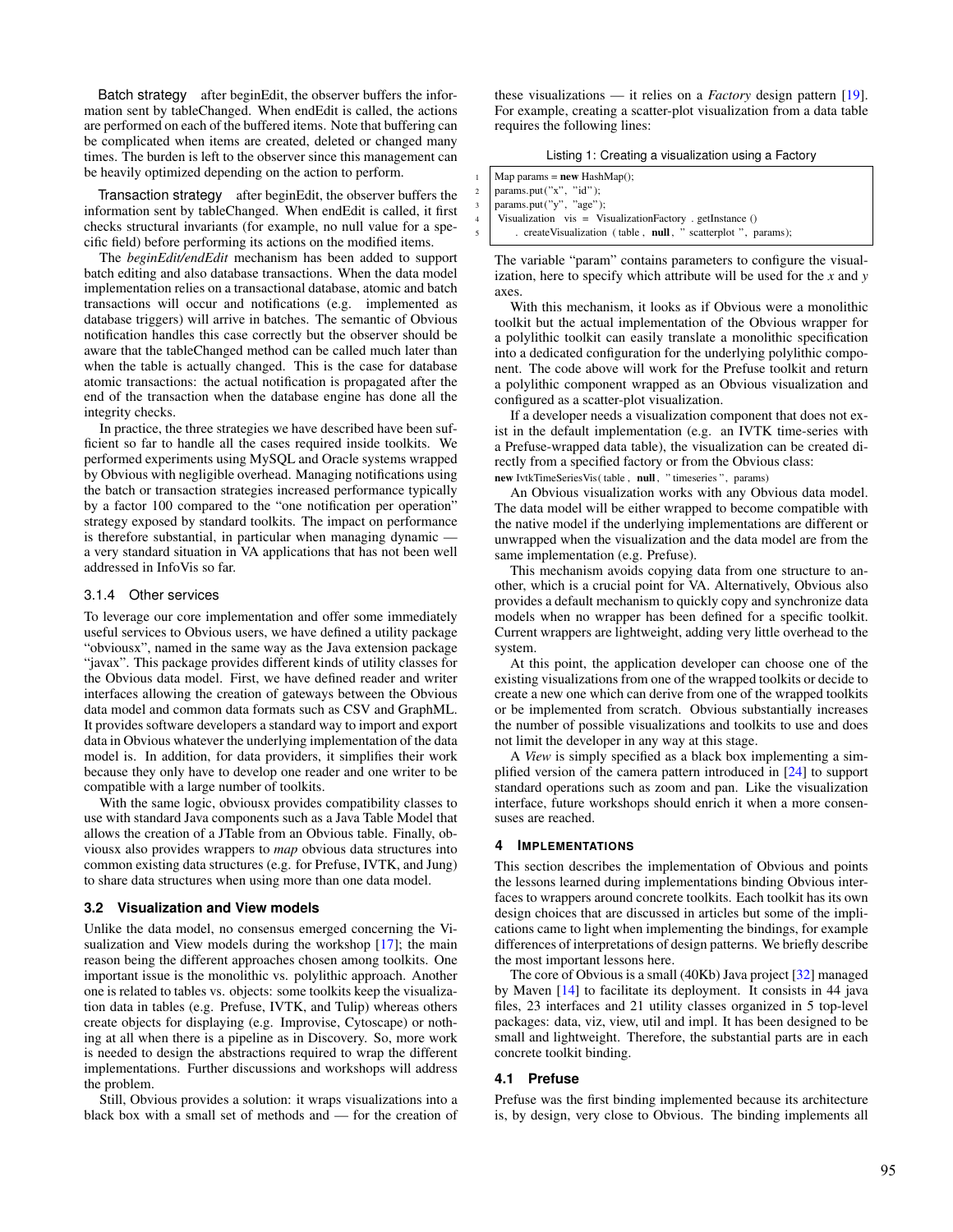the abstractions described in the core Obvious interfaces for all data models, visualizations and views.

For the visualization, Prefuse is currently the only polylithic InfoVis toolkit with a binding for Obvious. As explained in 3.2, Obvious does not offer a visualization abstraction for polylithic components. Thus, Obvious provides components pre-configured for well know visualization techniques such as scatter-plots or force directed graphs. Currently, if a software developer wants to visualize an Obvious table using a Prefuse visualization not offered in the Obvious visualization factory, the only requirement is to convert the data model to a Prefuse data table using an obvious component contained in the Prefuse binding.

Several interfaces defined by Obvious are based on a Prefuse concrete class. Therefore, Prefuse was used as a complete implementation of Obvious to check its model and syntax.

# **4.2 IVTK**

Since IVTK is monolithic and follows the reference InfoVis model, its Obvious binding realizes all the interfaces for the data model, visualization and view introduced in Obvious. IVTK has monolithic visualizations, providing them simply consists in wrapping an Obvious visualization around their class and implementing a factory to create them by name.

However, the data model of IVTK differs from Obvious for trees and networks: in IVTK, the Graph interface is not a super-interface of the Tree interface. In addition, some data model classes are more specialized in IVTK than in Obvious. For example, tables can be described as static tables or dynamic tables. The binding was therefore complicated by these mismatches that needed a more complicated code than for Prefuse. Nevertheless, IVTK binding is operational and reliable.

### **4.3 Improvise**

The Obvious implementation based on Improvise only implements the data model part for tables. Even if Improvise is a monolithic toolkit, Obvious cannot directly bind Improvise visualization components because the toolkit does not expose its visualization pipeline publicly: Improvise components are intended to be complete black boxes. Addressing this problem would require some changes inside the current version of Improvise. In addition, Improvise does not support well dynamic data, which is a functionality intended to be in every obvious implementation. Providing a complete binding for Improvise in Obvious would require some changes in Improvise.

## **4.4 JDBC**

JDBC is the standard Java interface to standard SQL databases. We wrapped JDBC in an Obvious data table to prove that Obvious can support a large variety of data model, not only models coming from InfoVis toolkits. JDBC was chosen because databases are frequently used as data sources for applications and since JDBC provides additional features not available in the toolkits data tables such as atomic and batched transactions. We used it to test the notification model introduced formerly. As expected, this implementation only supports the data model of Obvious.

Concretely, this implementation translates Obvious methods into SQL queries. For example, the data table "get" methods are implemented as SELECT queries, the "set" methods as UPDATE queries, the "add" methods as INSERT queries, and the "remove" methods as DELETE queries. Queries are written in standard SQL and several applications have been written to work with different DBMS such as MySQL and Oracle. In addition, for the notification system, table listeners compatible with transaction and batch strategies presented in 3.1.3 have been developed and help validate the Obvious notification model.

| <b>Bindings</b> | obvious      | obvious   | obvious     | <b>Binding</b> | <b>Toolkit</b> |
|-----------------|--------------|-----------|-------------|----------------|----------------|
|                 | .data        | .vis      | .view       | <b>Size</b>    | <b>Size</b>    |
| Prefuse         | 10 classes   | 7 classes | 2 classes   | 120KB          | 3.3MB          |
|                 | $1235$ lines | 446 lines | 94 lines    |                |                |
| <b>IVTK</b>     | 6 classes    | 5 classes | 1 class     | 115KB          | 10MB           |
|                 | $1404$ lines | 460 lines | 105 lines   |                |                |
| Improvise       | 3 classes    |           |             | 27KB           | 5.7 MB         |
|                 | 519 lines    |           |             |                |                |
| <b>JDBC</b>     | 8 classes    |           |             | 75KB           | 3MB            |
|                 | 1936 lines   |           |             |                |                |
| <b>JUNG</b>     | 3 classes    | 1 class   | 2 classes   | 93KB           | 4.3MB          |
|                 | 714 lines    | 139 lines | $114$ lines |                |                |

Table 1: Footprint of Obvious bindings.

## **4.5 JUNG**

JUNG is a graph library in Java that mainly manages the graph topology but associates arbitrary attributes with vertices and edges. Concretely, this implementation realizes all interfaces defined in Obvious, except for tables and schemas since these notions do not exist in JUNG. Schemas are mandatory in Obvious, so this implementation uses a default schema implementation from the Obvious core package. The network structure of Obvious is similar to JUNG's graph; therefore, the data model of JUNG was easy to wrap as an Obvious Network. Concerning the visualizations and views, JUNG provides monolithic visualizations. The Obvious implementation simply binds existing JUNG visualization components to Obvious visualizations.

This implementation was the easiest to create since Obvious and JUNG share common hypotheses: for their data model (Obvious network and JUNG graph are equivalent) and JUNG and Obvious are both compatible with the monolithic approach.

## **4.6 Units tests**

Obvious is specified using Java interfaces and some comments in the implementation files but without any formal specification of the precise behavior of the defined interfaces. To verify that all the implementations behave correctly and consistently, we have implemented *Unit Tests*: a suite of classes and methods aimed at testing all the methods of all the classes.

Currently, the tests are only defined on the data model of Obvious. The level of specification of Obvious visualizations and views is not sufficient to perform useful tests.

Unit tests need an implementation to work; they cannot test abstract classes or interfaces. Due to the similarities of Obvious and Prefuse, the Prefuse binding has been used to set up the unit tests for the data model of Obvious. They have then been moved to the core Obvious module to be usable by all the bindings. Unit tests allow authors of Obvious bindings to automatically test whether their implementation behaves in conformance with the intended semantics of Obvious. Also, authors are able to extend these existing tests in their own module to perform more advanced ones for their binding.

Concretely, unit tests have been defined with JUnit [39] for the following interfaces: Schema (14 tests), Table (11 tests), Network (13 tests) and Tree (8 tests); all part of the Obvious core package. These tests have been systematically run for each new Obvious data model development: all presented implementations successfully passed those tests.

With the exception of Improvise, all the toolkits we wanted to support are now available with Obvious. The extra code required for binding a concrete toolkit is quite modest compared to the toolkit itself and the overhead in time has always been negligible. Table 1 summarizes the footprint of the implemented Obvious modules and the services they support. At this point, Obvious is usable with a wide range of concrete implementations and we report on its uses in the next section.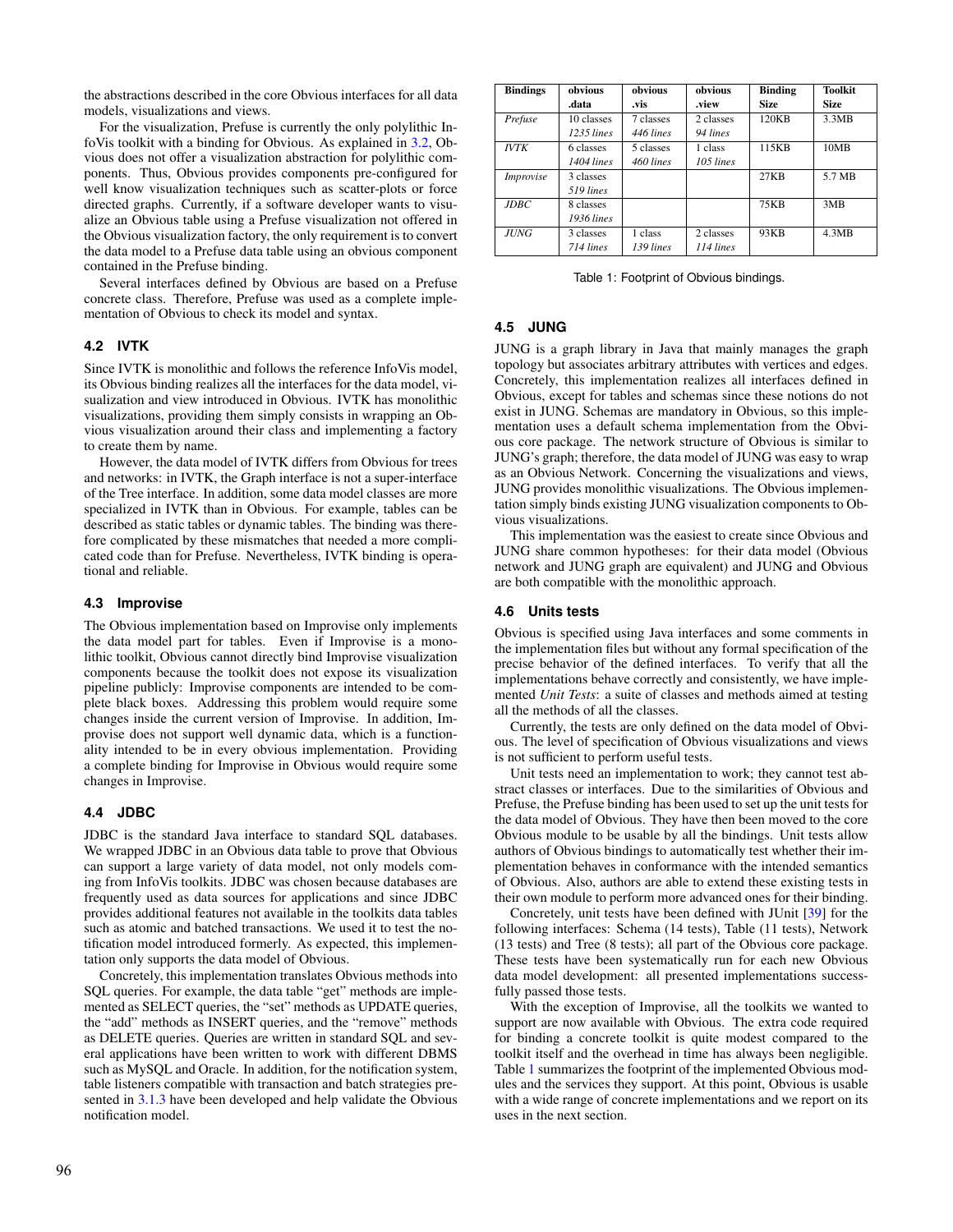# **5 EVALUATION**

Formally evaluating the effectiveness of a meta-toolkit for VA is complex. Arguably the most convincing method would require two groups of programmers of equivalent skills to implement the same set of VA programs with and without Obvious. Then, a judgment could be made from the time spent and the quality of the results. This methodology has been used to assess IVTK [16] with students but is impractical for real VA applications that are more complex and would not fit the scope of student projects.

Another method — used to validate Prefuse  $[25]$  – would be to re-implement complex VA applications using Obvious and assess the results, again in term of time and quality. This is what we have done and we report on our results here.

#### **5.1 Coding applications with Obvious**

This section shows how Obvious can implement common applications in InfoVis such as the creation of a scatter-plot or of a network visualization. These examples explain how to combine Obvious components to build an application, how to create data structure and spot patterns to use. The first use-case concerns the coding of a network visualization with the Obvious-IVTK implementation and the second based on the coding of a scatter-plot by combining component from different Obvious implementations.

For both examples and more generally for every creation of an Obvious application, developers have to follow the following steps:

Step 1: creation of an Obvious data structure, either directly with a standard constructor or through a factory. Three ways exist to fill the data structure:

- 1. wrapping an existing data structure from a targeted toolkit as shown in the first example,
- 2. using an Obvious reader to load an Obvious structure from a well known file format (CSV, GraphML...) as shown in the second example,
- 3. using Obvious methods to directly manipulate the data structure (addRow, addNode, addEdge...); an example would be too long for this article.

Step 2: Creation of an Obvious visualization from the created data structure and additional parameters. This can be done directly with a class constructor or through a factory. The parameters allow customization of the Obvious monolithic components. As shown in the second example, it is possible to use the data structure from one Obvious implementation with a visualization from another.

Step 3: Creation of an Obvious view with the created visualization directly with a constructor or through a factory.

Listing 2: Visualizing a graph with Obvious

| $\mathbf{1}$   | // Creates the graph structure. First, set the factory to use (ivtk).          |
|----------------|--------------------------------------------------------------------------------|
| 2              | // Then loads the native data structure, and get a factory instance.           |
| 3              | // Finally, calls the convenient method of the factory.                        |
| $\overline{4}$ | System. setProperty ("obvious. DataFactory",                                   |
| 5              | "obvious. ivtk. data. IvtkDataFactory");                                       |
| 6              | infovis . Graph $g =$ Algorithms . getGridGraph $(10, 10)$ ;                   |
| $\tau$         | DataFactory $factory = DataFactory$ . getInstance ()                           |
| 8              | Network network = factory . createGraph(g);                                    |
| 9              |                                                                                |
| 10             | // Creates the associated visualization using the                              |
| 11             | // factory for visualization . No predicates and extra                         |
| 12             | // parameters are given to the constructor.                                    |
| 13             | Visualization vis = $new$ IvtkVisualizationFactory ()                          |
| 14             | . create Visualization (network, null, "network", null);                       |
| 15             |                                                                                |
| 16             | // Creates the view. No predicates and extra parameters are given to           |
| 17             | $//$ the constructor.                                                          |
| 18             | View view = $new$ IvtkObvious View(vis, $null, "graphview", null);$            |
| 19             | // Standard Java window creation                                               |
| 20             | JFrame frame $=$ <b>new</b> JFrame();                                          |
| 21             | $JScrollPane$ panel = <b>new</b> $JScrollPane$ (view.getView $JComponent()$ ); |

23 frame.pack ();

14

 $24$  frame. setVisible (true);

#### Listing 3: Combining different Obvious implementations to display a scatter-plot

| $\mathbf{1}$   | // Defines the data factory to use,                                                                                                     |
|----------------|-----------------------------------------------------------------------------------------------------------------------------------------|
| 2              | // Obvious-Prefuse will be used for the data structures.                                                                                |
| 3              | System. setProperty ("obvious. DataFactory",                                                                                            |
| $\overline{4}$ | "obvious. prefuse. PrefuseDataFactory");                                                                                                |
| 5              | // Creates an Obvious CSV reader and loading an                                                                                         |
| 6              | // Obvious table                                                                                                                        |
| $\tau$         | CSVImport csv = $new$ CSVImport( $new$ File("example.csv"), ', ');                                                                      |
| 8              | Table $table = \text{csv}$ . loadTable ();                                                                                              |
| 9              |                                                                                                                                         |
| 10             | // Creates the parameter map for the monolithic object.                                                                                 |
| 11             | $\text{Map} \leq \text{String}, \text{Object} \geq \text{param} = \text{new HashMap} \leq \text{String}, \text{Object} \geq \text{();}$ |
| 12             | param.put("x", "id"); // $xfield$                                                                                                       |
| 13             | param.put("y", "age"); // $vfield$                                                                                                      |
| 14             |                                                                                                                                         |
| 15             | // Creates the visualization then the view. No predicates are given to                                                                  |
| 16             | $//$ the constructor.                                                                                                                   |
| 17             | Visualization vis = $new$ IvtkScatterPlotVis (table, $null, "plot", param);$                                                            |
| 18             |                                                                                                                                         |
| 19             | View view = $new$ IvtkObvious View(vis, $null, "plot", null$ );                                                                         |
| 20             | // Standard Java window creation                                                                                                        |
| 21             |                                                                                                                                         |

#### **5.2 Integration of Weka and RapidMiner**

Weka [22] and RapidMiner [31] are suites of machine-learning algorithms and data structures widely used to design machinelearning applications. The obviousx package of Obvious supports two mechanisms to build the main data structure of Weka and RapidMiner from an Obvious Table:

- an Obvious table can be copied into a Weka or RapidMiner data table, which are data structures specially optimized for the fast execution of machine learning algorithms. With this approach, running-time is optimized but data is duplicated.
- an Obvious table can be wrapped as a Weka or a RapidMiner data table: it then translates its methods calls into Obvious equivalents. With this approach, memory-footprint is optimized since data is not copied at the expense of speed.

Both methods are equivalent in terms of lines of code and can be applied to the same machine learning algorithms from Weka and RapidMiner. For example, wrapping the table from the code sample 3 into a Weka structure requires the following line:

Listing 4: Wrapping an Obvious Table into Weka Instances

Instances inst =  $new$  ObviousWekaInstances(table, "Instances");

This "Instances" can be used by all the machine-learning algorithms defined in Weka. Creating this wrapper took about three days to one developer who knew Obvious well but was discovering Weka and two for RapidMiner for the same developer.

This example demonstrates an important gain of Obvious: a toolkit with a binding in Obvious can immediately benefit from a substantial set of additional features, such as Weka and RapidMiner for advanced machine-learning capabilities and several format converters. Furthermore, Weka and RapidMiner provide rich extensions such as connecting to the R statistical environment [36] that are now accessible from Obvious. Conversely, developers of new analysis algorithms could port them to use Obvious data structures so that they become usable by a substantial number of toolkits and application programmers to build VA systems.

<sup>22</sup> frame.add(panel );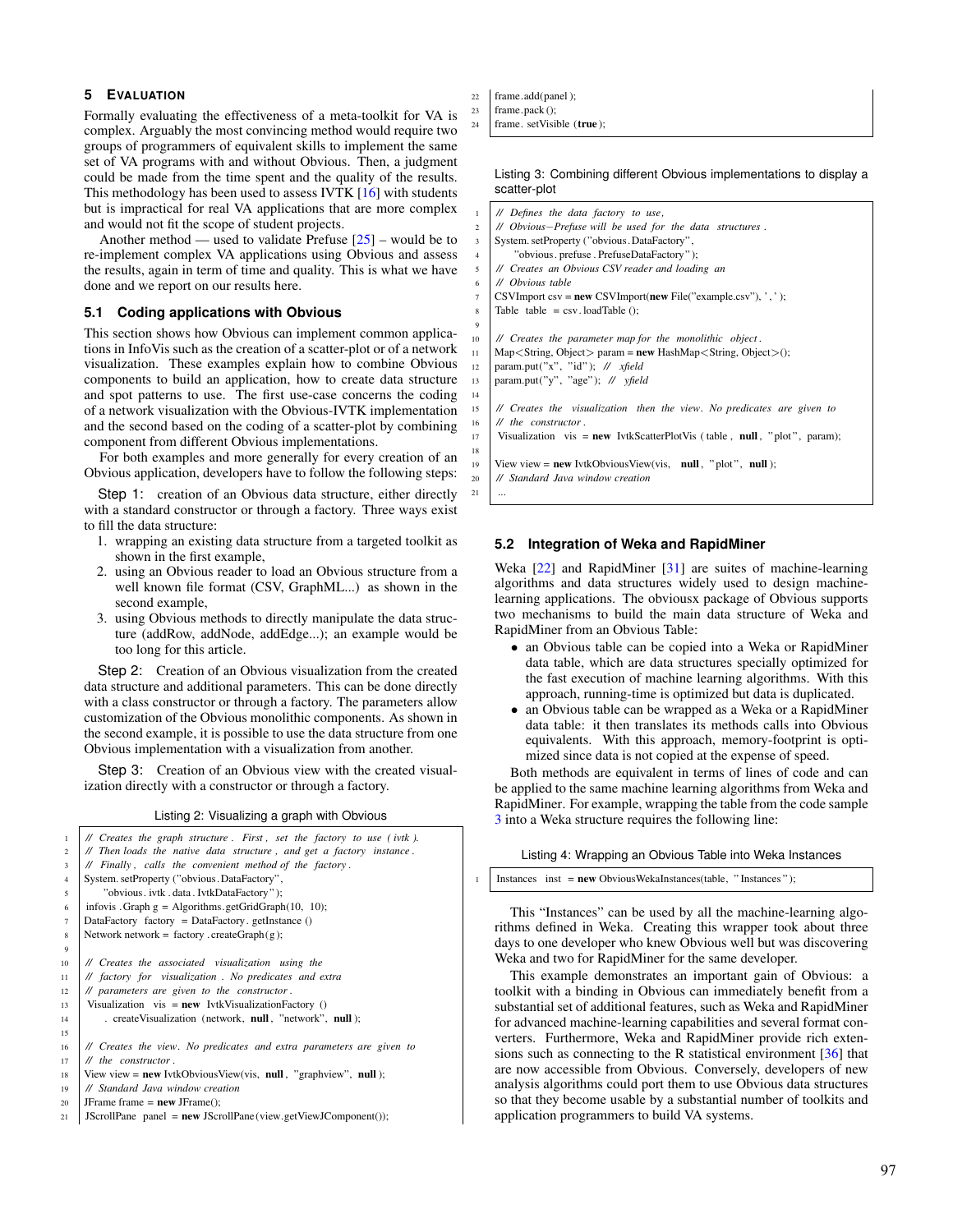# **5.3 EdiDuplicate**

The French National Institute of Research in Computer Science and Control (INRIA) maintains a repository called HAL-INRIA [21] to store, index and give access to its publications. Entering publications is a manual process done by researchers who make mistakes. These mistakes can result in duplicated authors, institutions, or articles. Thus, INRIA needs to clean the HAL database with tools that can detect potential duplicates and ask skilled users to resolve them. Currently, INRIA leaves that task to librarians with very primitive tools.

EdiDuplicate is a VA system designed to detect and merge duplicated entities in the HAL-INRIA publication database; it has been built with Obvious. It is an adaptation of the D-Dupe software [29] with extensions to cover needs specific the HAL-INRIA database [21] to perform specific operations in a workflow.

Each time a new entity is created in the database, multiple similarity metrics are automatically computed between this entity and all the ones already in the database. When a user connects to the editing interface of EdiDuplicate, this information is loaded in an Obvious table and displayed, as shown on the left pane of Figure 4 using a standard Java table. Each row refers to one pair of names and the columns contain the multiple similarity measures with a green-red color coding; the table can then be sorted according to any column order.

When a pair is selected by clicking on a row, a network view is created that visualize the neighborhood network of the pair of entities, as shown on the right of Figure 4. The neighborhood is computed from publication data: for a target entity, it contains all the entities already connected to it through co-authorship relations. This information helps the user decide if the pair of entities has to be merged.



Figure 4: The EdiDuplicate application

The application mainly combines Obvious components and Swing components (derived from Obvious structures). For the data model, an Obvious Network is used with the IVTK implementation of Obvious; the visualization and the view parts are also provided by this implementation. Building this application took less than a week.

## **5.4 DBMS Caching Tables**

We have extended the JDBC implementation of Obvious to allow caching and notification management directly from a table stored in a DBMS. Currently, this mechanism works with the Oracle and MySQL DBMSs. The Obvious data table component reads data on demand from a table in the DBMS, stores it in memory and serves it from memory while keeping a bidirectional link with the DBMS. When the DBMS table is modified from any application, a database trigger is invoked that notifies the Obvious table implementation that some rows are invalid. They are then flushed from memory

and will be read again when the application needs them. The communication between the DBMS and the Obvious component is done through a fast network connection (UDP packets). Oracle provides a standard API to send UDP packets whereas we had to add an extension written in C to MySQL to support them (200 lines of C).

The cached tables are implemented using Obvious (different bindings have been used: Prefuse, IVTK, JDBC and JUNG). Several applications have been built around Obvious DBMS caching tables; one of them is presented in the next section. Cached tables can be used as an initial step to implementing out-of-core algorithms but the caching strategy will always need to be adapted to the algorithm. Again, that adaptation can be done later on when the algorithm already works on smaller datasets.

#### **5.5 Network Visualization on a Large Wall**

INRIA shares with other institutions a Wall-Size display called WILD [42] made of 32 high-resolution 32" screens. Using Obvious, we have developed an application for visualizing co-authorship networks on WILD. WILD is made of 16 machines serving 2 screens each and connected to a gigabit Ethernet network.

Our application uses a client-server approach: the server program loads the network using Obvious, computes its layout and stores the result as a set of graphic primitives in a database table using an Obvious-JDBC data table. For each screen, one client program is launched that uses the DBMS caching data-structure to load its visible portion of the nodes and links, i.e., the area that is visible on the portion of the screen managed by the client.

An Oracle DBMS is used to store publications data in two tables: one for the authors (containing id and name) and one for the publications (containing pairs of publication id and author id).

Our application uses Obvious-Prefuse in the server and in the clients, with Obvious-caching data-structures. A polylithic architecture is particularly well suited to this kind client-server approach sharing the visualization through the network.

Since cached tables are synchronized with the DBMS, the whole pipeline is dynamic: when a data table containing the network is modified (e.g. a new author is added), it is reloaded by the server, the layout is recomputed by Prefuse and the visual table is stored in the DBMS. When the DBMS visual table is changed, the clients are notified and they reload and redisplay the content.

Designing the application boiled down to having a first version using Obvious-Prefuse in memory, then changing the data tables to use the JDBC caching, then changing the visualization to store its results in the database through an Obvious-JDBC table and then implementing the clients. A step-by-step development where the application logic can be tested first on a standard desktop computer and then deployed to a more specific setup.

## **5.6 Implementing a Cross-Toolkit Layout Component**

We have also tested a more advanced usage scenario: devising a novel layout algorithm and using the Obvious toolkit to make it available in a variety of toolkits. This layout component is a generalized treemap algorithm. Its interface makes it easy to port as this algorithm takes as input a data model and renders using a Visitor design pattern [19] to a renderer object, making it very convenient to implement across polylithic toolkits such as Prefuse or Discovery. Considering that the current visualization model is mostly targeted at enabling monolithic patterns, Obvious in its current state turns out to be of limited use for our purpose.

Still, we have found that the existing data model and utilities have made developing our layout algorithm on top of Obvious worthwhile: we could implement very easily a simple monolithic visualization and view instances, and relying on the default data model already saves us time in the development of our prototype, while we have the assurance that only minimal work may be needed to port our method to the toolkits targeted by Obvious.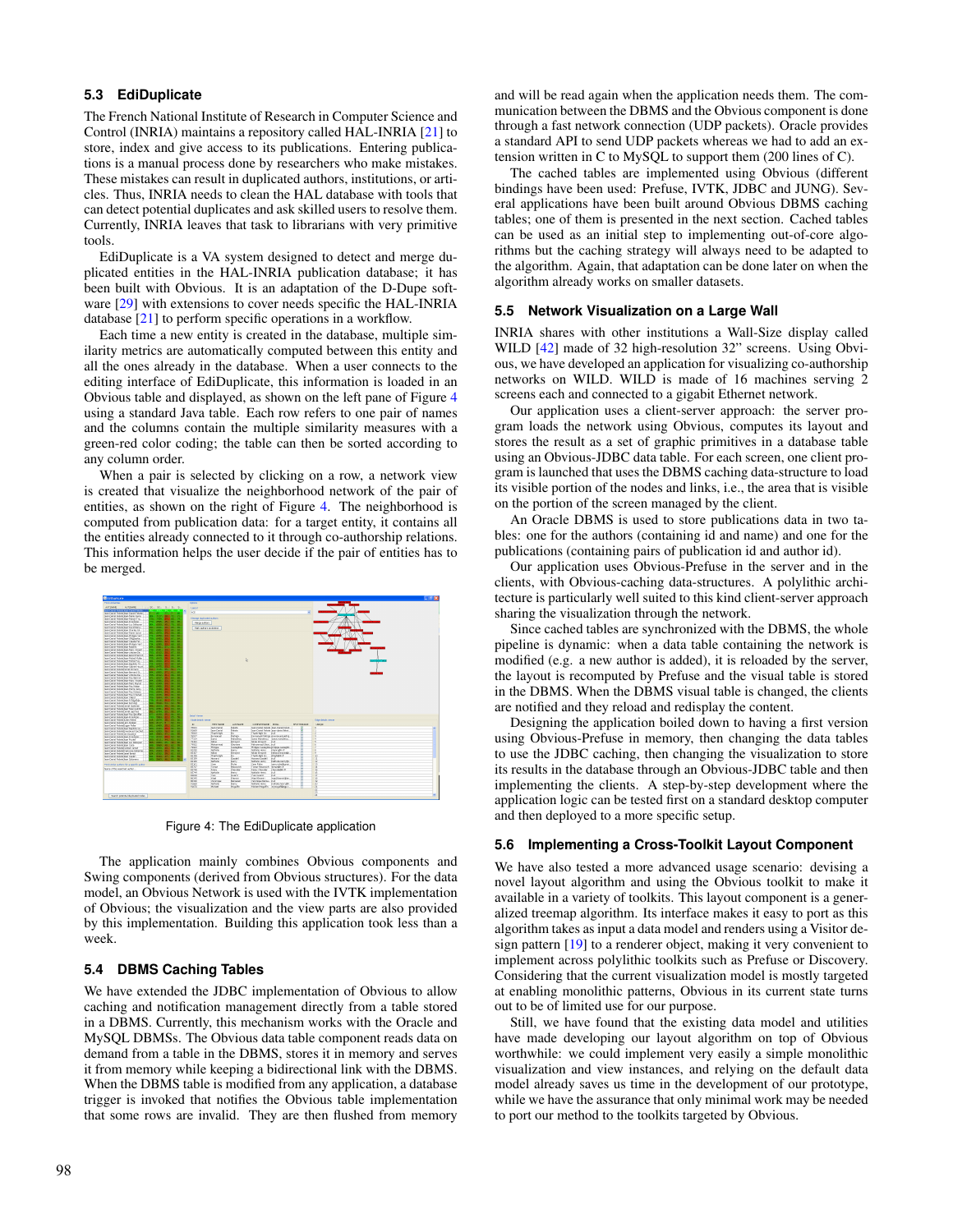# **5.7 Conclusion**

The examples described in this section assess an important strength of Obvious: it allows a clear separation of concerns in the development of VA applications with a small memory and performance footprint. The data model of the application can be chosen independently from the visualization components as long as all these components fit the Obvious model. From our experience, a large number of the VA application fit the Obvious model and they will benefit from the meta-toolkit in term of richness and extensibility.

Richness comes from the already large choice of visualizations and interaction techniques provided by the wrapped toolkits. Extensibility comes from the large choice of toolkits that can be used as basis for the implementation of novel visualizations and interaction techniques.

# **6 FUTURE WORK**

# **6.1 Extending Obvious Supported Features**

Obvious aims at covering all the features of an InfoVis toolkit for which a consensual interface can be specified. Relying on a common reference model helps tremendously but falls short on some implementation design choices. Still, a few specific services have already been mentioned during workshops that could give rise to a shared implementation:

- 1. selection management: to implement cross-toolkit brushing and linking,
- 2. Mappings of data value to scalar value: this feature is used by all the visualizations to map data dimensions to screen coordinates, color gradients and many other visual attributes. Because the interface of such features is small and well understood, consensus is reachable,
- 3. visualization scale, tick-mark and tick-label management,
- 4. graph layout computation.

While most of those features would be of high value and we feel consensus can be reached, we have not, as of yet, proposed unifying designs. The main reason is that while the core structure of those services is consensual, they rely on parts which are not yet consensual, such as the application architecture and more elaborated view, visualization and interaction models.

#### **6.2 Adding Additional Toolkits and Languages**

Regarding porting Obvious to other languages, two competing approaches are being considered. One involves making the API as language neutral as possible; the other considers that widespread adoption is only possible on a particular platform and language if its idioms are respected.

With the first approach, a wished extension would consist in porting Obvious to other languages and platforms, such as C++, JavaScript and C#. Obvious has been designed to avoid using idioms too specific to Java so we believe it could be done without much difficulties. There would be at least two benefits: the availability of a meta-toolkit is these languages to wrap InfoVis toolkits, and the availability of a common application programmer's interface (API) for InfoVis that would simplify learning and spreading the best practices. Multi-language APIs already exist and are popular in recommendations of the W3C. For example, the Document Object Model API (DOM, see http://www.w3.org/ DOM/) used to manipulate HTML or XML documents has official bindings for Java and JavaScript and non-standard bindings for several of the major languages (http://www.w3.org/DOM/ Bindings) with slight variations to cope with the language idioms.

With the second approach, the Obvious design patterns should leverage the support platform/language conventions and blend as well as possible with its context. Interoperatbility — which is still strongly wished — should focus on communication formats and protocols rather than code similarity in the various languages.

A real-world test of how generalizable and unifying Obvious would be post-hoc integration with an industrial toolkit. For example, IBM ILOG JViews [27] is a commercial monolithic toolkit and framework including data models, monolithic visualizations, views, a graph model, an extensive library of graph drawing algorithms. Interfacing JViews with Obvious would provide JViews users access to novel features brought by the research community, and open a venue for research results to make their way into commercial products.

## **6.3 Community Building**

Perhaps the most novel experience we retain from Obvious is the community-driven process to reach consensus and realize a reference implementation. We intend to formalize this process, either through a formal consortium of with a less formal communitydriven process, depending on the response of the community.

## **6.4 Obvious and Other Visualizations**

VA often needs to combine InfoVis with Scientific Visualization and/or GeoSpatial Visualization. These two domains are more mature than InfoVis for standardization: the Scientific Visualization community is converging towards using VTK [26] as a *de facto* standard whereas the GeoSpatial Visualization community already has a mature GeoSpatial Consortium producing software [34].

Geometrical data structures are much less sophisticated in Info-Vis than in the two others visualization fields. Pre-computing complex geometries and maintaining them dynamically is a main concern in Scientific Visualization and GeoSpatial Visualization; not so much in InfoVis. Moreover, even if at the abstract level Scientific Visualization and GeoSpatial Visualization share this concern, at the implementation level; their geometrical structures are quite different, adding another level of complexity to the problem.

Currently, the state of the art in combining these visualizations is to put them side-by-side with coordinated interactions (brushing and linking, dynamic queries) [30]. This kind of integration can be implemented by maintaining separate data structures, separate visualizations and views; coordination being done through ad-hoc item identifiers shared across the visualizations and acting as pivots. From a user-centered viewpoint, unifying the interactions would also improve the usability of mixed visualization applications.

Combining two or the three fields at the software infrastructure level will require more discussions and experiments between the communities and seems like a long-term goal.

# **7 CONCLUSION**

We have presented Obvious<sup>1</sup>, a meta-toolkit whose goal is to facilitate the development of Visual Analytics applications. Obvious provides concrete, immediate benefits to Visual Analytics application programmers: it improves reusability and interoperability of code and software components, and defers the choice of the which toolkit(s) to use to a later stage of the Visual Analytics application and provides bridges between tools instead of another competing toolkit. It also allows toolkit and library developers to integrate their tool into the rich environment of Obvious-compatible systems. It exposes programmers to state of the art design patterns as well as a wealth of convenience features. Overall, we believe it clarifies and simplifies the implementation of Visual Analytics system.

Obvious shall remain a work in progress by design, at least in the foreseeable future. All members of the Visual Analytics community are invited to contribute to its design, make it evolve, and of course to use it.

<sup>1</sup>Obvious can be downloaded at: http://code.google.com/p/obvious